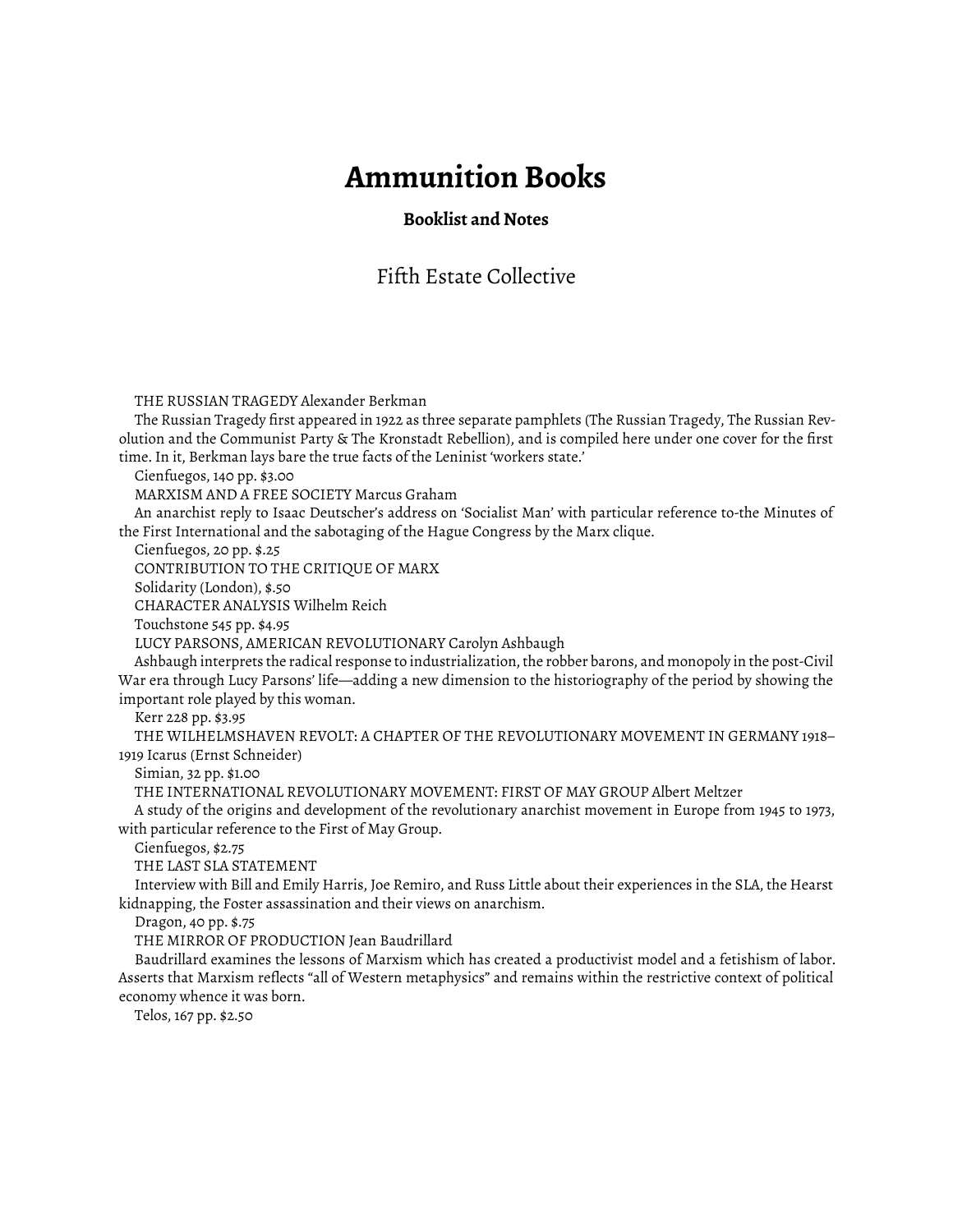#### THE END OF PREHISTORY

A comprehensive treatment of the decadence and collapse of world capitalism as seen by the post-Situationist group, End of Prehistory. A once and future radio broadcast now available in two 90 minute cassettes, for the absurdly reasonable price of \$6.00

LIFE IN THE IRON MILLS Rebecca Harding Davis

Feminist Press, 174 pp. \$2.25

THE DOLLMAKER Harriette Arnow

Story of a woman and her family who fight against being swallowed by the industrial system—set in Detroit during World War II.

Avon, 608 pp. \$1.50

THE WANDERING OF HUMANITY Jacques Camatte

Black & Red, 1975, 64 pp. 75 cents'

THE CIENFUEGOS PRESS REVIEW OF ANARCHIST LITERATURE

Reviews on some of the best examples of current (and future) publications of the anarchist movement. Written by anarchists from around the world.

Cienfuegos, 28 pp. \$.75

TO SERVE THE RICH Eat The Rich gang

Recipes for serving fine food to friends & lovers. 23 pages of mouth-watering tid-bits including "Fat Foods For Lean Times," and "What To Do When The Rich Run Out." Bon apetite!

ETR, 23 pp. \$.25

SABATE: GUERRILLA EXTRAORDINARY Antonio Tellez

The history of the life of Sabate, from his fighting in the ranks of the FAI during the Spanish Revolution, through the relentless guerrilla attacks on Franco's government and till his death in an ambush in the 1960's.

Cienfuegos Press, 200 pp. \$4.95

AUTHORITARIAN CONDITIONING, SEXUAL REPRESSION AND THE IRRATIONAL IN POLITICS Maurice Brinton

The title says it all. Also includes, "The Russian Experience," and "My Job And Why I Like It."

Black & Red/ETR, 95 pp. \$.75

LETTERS OF INSURGENTS Sophia Nachalo and Yarostan Vochek

After 20 years, two participants in an Eastern European insurrection recreate through a series of letters their often contradictory perceptions of the revolutionary experience and its aftermath on all those people involved in an attempt to change their lives.

Black & Red, 831 pp. \$4.50 (because of the weight of this book, please add 35 cents post.)

PRISON MEMOIRS OF AN ANARCHIST Alexander Berkman

Berkman's rendering of his attempted assassination of Frick and the 14 years he spent in prison for doing so. Schosken, 512 pp. \$4.95

REVOLUTIONARY UNION ON HOMOSEXUALITY:

A Stalino-Leninist Guide to Love & Sex

Michigan Anarchist, \$.50

PROLEGOMENA: To a Study of the Repressed in History

Chicago Solidarity, \$1.00

THE MAKING OF THE ENGLISH WORKING CLASS E.P. Thompson

A lively account of the English working class being dragged, kicking and screaming into industrial society.

Vintage, 848 pp. \$3.45

MEDICAL NEMESIS: THE DANGER OF MODERN MEDICINE Ivan Illich

Modern medicine has reached the stage where it is itself a major threat to our health. This is the theme of Illich's book, which poses some basic questions not only about medicine but about the direction of modern society.

Pantheon, 288 pp. \$6.50-publishers price \$8.95 (hardcover)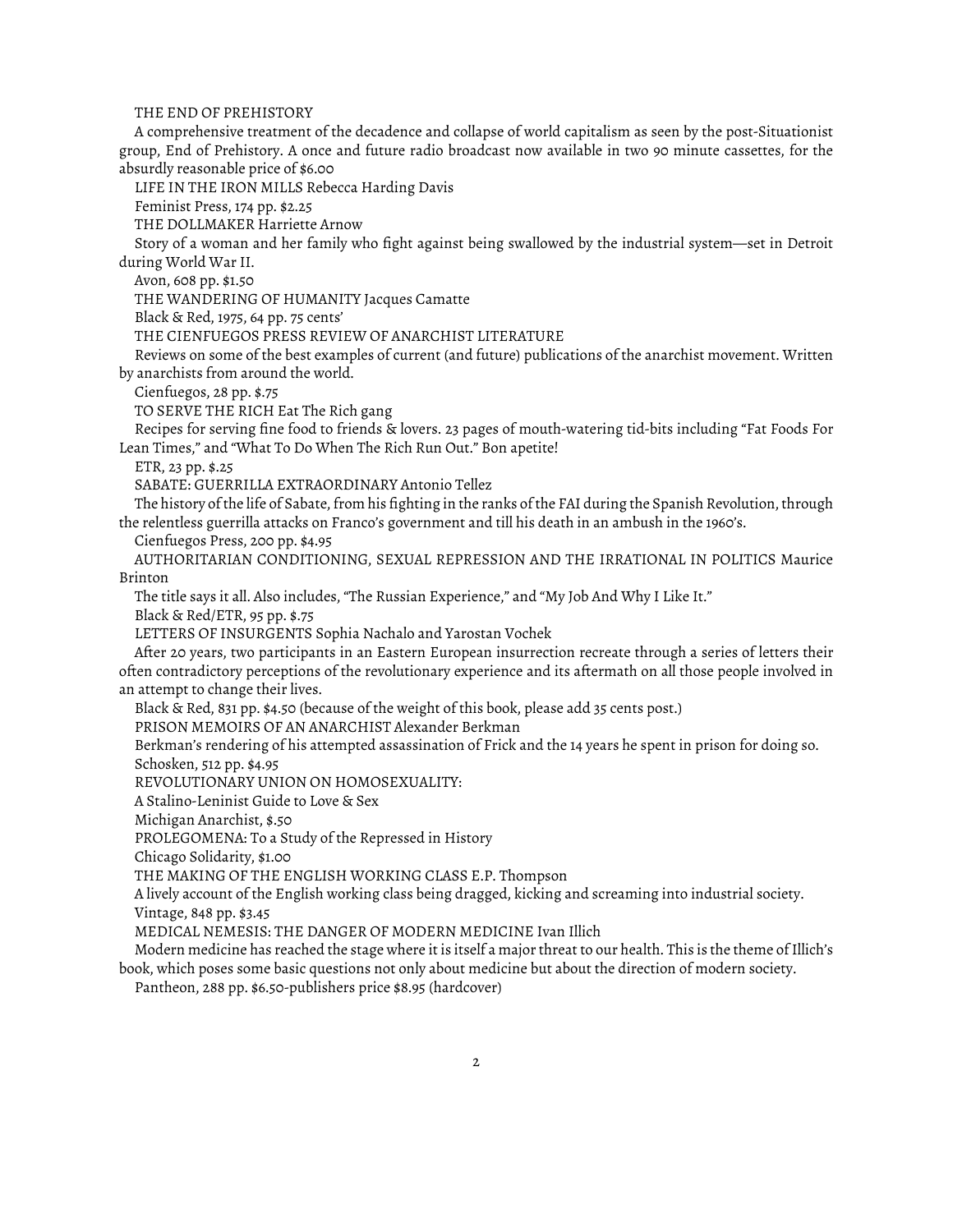## **NOTES**

SOLIDARITY (LONDON) have just published their latest book, 'Portugal, The Impossible Revolution?," by Phil Mayler with an introduction by Maurice Brinton (380 pp.—Paperback \$5.00; hardcover \$10.00). It's their biggest publishing venture to date, and the massive capital outlay has left them a little low money wise. Any donations or orders for the book would be of great help (Ammunition Books will also be carrying it soon). Their address is: SOLIDARITY, 123 Lathom Road, London E.6., England.

CIENFUEGOS PRESS & SIMIAN PUBLICATIONS NEED MONEY! These two publishers of anarchist literature are jointly offering a one year Sustaining Subscription of \$12.00, which entitles the subscriber to a copy of every book and pamphlet published by Cienfuegos & Simian in 1977, plus a copy of the Review of Anarchist Literature and a 10% discount on all books carried by or ordered through Cienfuegos book service.

Write:

CIENFUEGOS PRESS, Box A, Over the Water, Sanday, Orkney Kw17 2BL, Scotland.

Some comrades on the East Coast have started printing anti-authoritarian literature and have just come out with their first publication, "Spontaneity & Organization/On Hierarchy & Domination: Two Essays," by Murray Bookchin (36 pp. \$1.00). They hope to have their second, ("Creation and Its Enemies: The Revolt Against Work," John Zerzan) out in one month. Any advanced orders would be of help, as money is low. Write: MUTUALIST BOOKS, Box 1283, Rochester, New York 14603, U.S.A.

### **HOW TO ORDER**

(1) List the title of the book(s), price and amount of each book(s); (2) Add 5% for mailing costs; (3) Total (Michigan residents please add 4% sales tax); and mail it to us. Please write all checks and money orders to: DROP OUT PRODUCTIONS, but mail to AMMUNITION BOOKS, 4403 Second Avenue, Detroit, MI 48201.